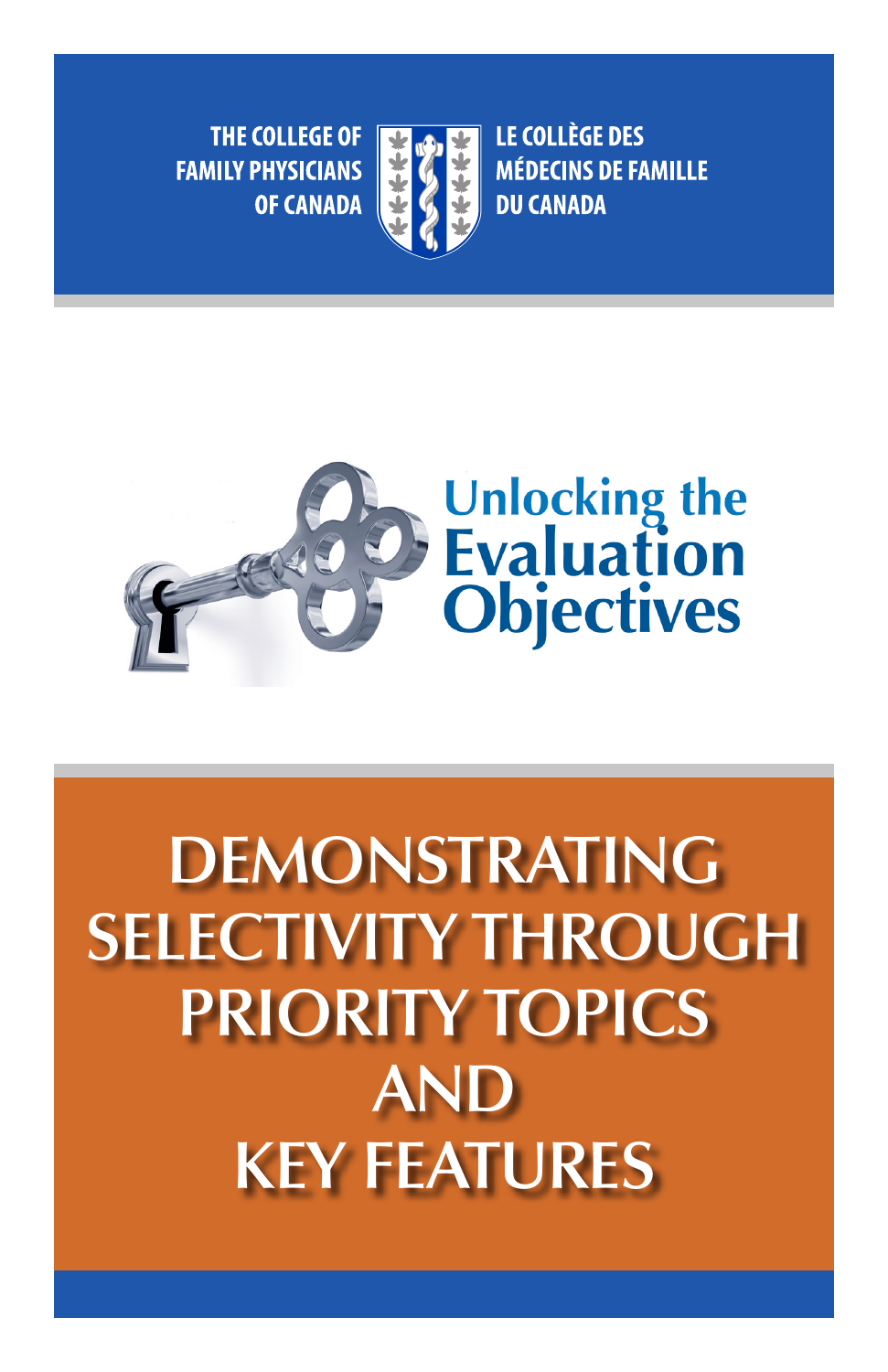# **Selectivity**

Selectivity describes a set of skills that characterize the competent family physician as a physician who is adaptable in their approach, modifying it to suit both the situation and the patient. A competent family physician:

- $\checkmark$  Sets priorities and focuses on the most important
- $\checkmark$  Knows when to say something and when not to
- $\angle$  Gathers the most useful information without losing time on less contributory data
- $\angle$  Does something extra when it will likely be helpful
- $\checkmark$  Distinguishes the emergent from the elective and intervenes in a timely fashion
- $\angle$  Acts when necessary, even though information may be incomplete
- $\checkmark$  Determines the likelihoods, pertinence, and priorities in their differential diagnoses
- $\checkmark$  Distinguishes the sick from the not sick
- ✓ Selects and modifies a treatment to fit the particular needs of the patient and the situation

Selectivity is an essential skill in 172 key features and in 63 priority topics. This booklet includes a collection of those key features that most clearly help assess and coach for these elements of selectivity. The key features that are particularly strong representations are presented first, in alphabetic priority topic order. A smaller, second representative group is also included, organized along the nine behaviours listed above and chosen to emphasize priority topics not included in the first group.

This booklet also provides a number of suggestions for using this material, depending on your role within residency training.

As always, the Working Group on the Certification Process thanks you for your interest and support, and appreciates any comments or feedback you might have on this material and booklet. Please e-mail your comments to kd@cfpc.ca.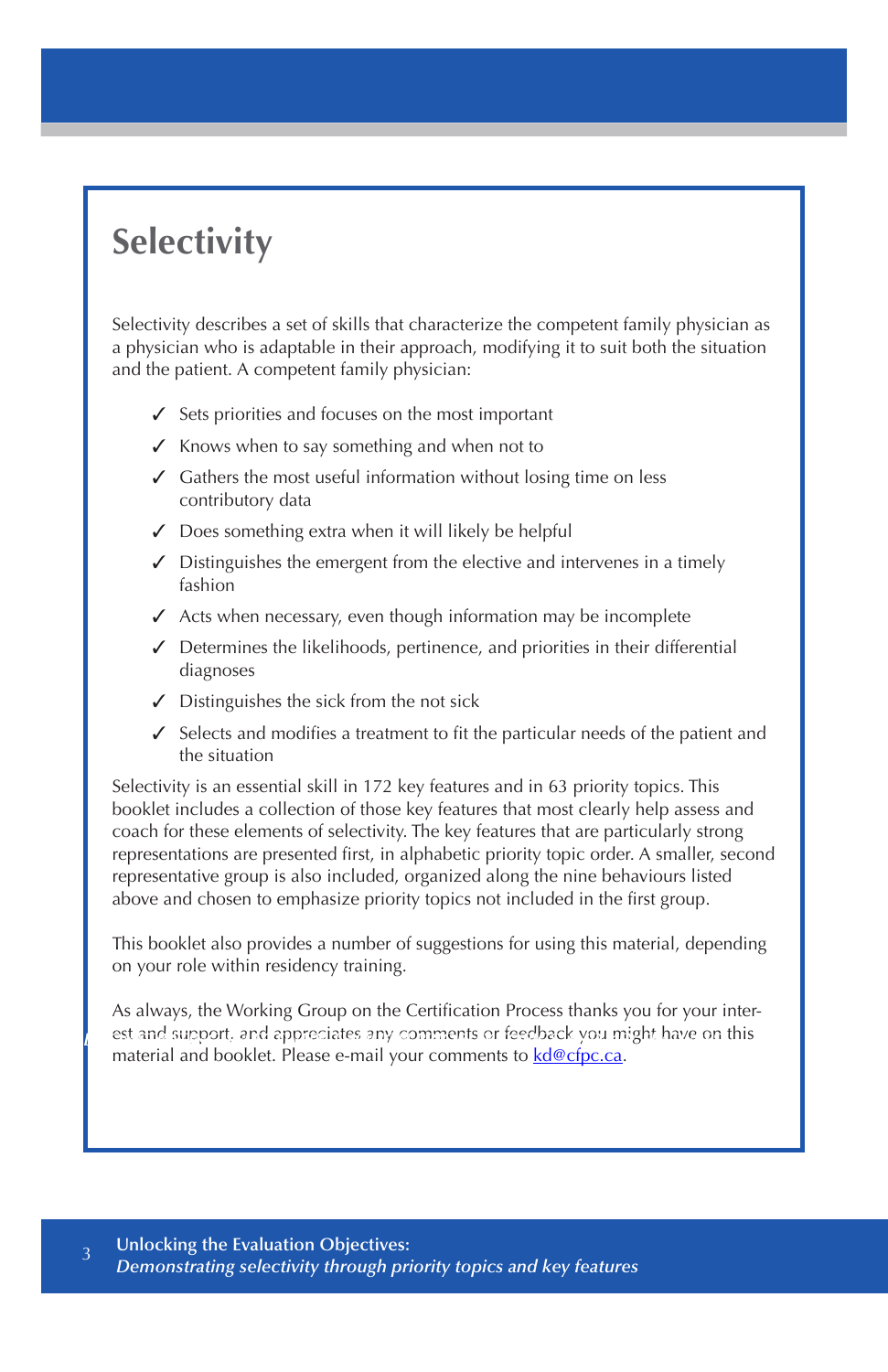# **Using this booklet**

**Residents:** This can serve as a specific guide to monitor your progress and to ask for coaching/ feedback. Selectivity is a skill that is honed throughout your residency and beyond. Think of the way you review a case with your preceptor—how you included everything as a medical student, and are now moving to a more nuanced version where you focus on what is most important (in your history gathering, hypothesis generation, investigations, and more) as you relate this efficiently to your preceptor.

**Preceptors:** This booklet may help you focus observations/feedback to assess and coach your learners. For assessment purposes, specifically defining problems in performance in this skill dimension, the previously-described elements could be characterized as behavioural indicators associated with difficulties in selectivity.

- ✘ Does not set priorities and does not focus on the most important
- ✘ Does not know when to say something and when not to
- ✘ Does not gather the most useful information, loses time on less contributory data
- ✘ Avoids doing something extra even when it will likely be helpful
- ✘ Does not distinguish the emergent from the elective and does not intervene in a timely fashion
- ✘ Does not act when necessary, even if information is incomplete
- ✘ Does not determine the likelihoods, pertinence, and priorities in their differential diagnosis
- $\times$  Does not distinguish the sick from the not sick
- ✘ Does not select and modify a treatment to fit the particular needs of the patient and the situation

**Competency coaches/faculty or academic advisors** (those working with residents to articulate learning plans during periodic reviews)**:** During a periodic review, pay attention to the resident's documented selectivity skills. If they are lacking or identified as a concern, this document may help to create a plan to incorporate more focused feedback on selectivity using these examples. Generate a list for the resident to take to upcoming clinical experiences with the intent of gathering more deliberate feedback from preceptors in those settings.

**Assessment, site, and program directors:** Keeping the key features in mind when planning curriculum and the behaviours in mind when designing assessment tools will ensure that residents are given opportunities to develop skills in, and receive feedback about, selectivity. Ensure that residents have documented feedback about this skill dimension.

**Remediation coaches** (or those working with a resident in difficulty)**:** Where skills in selectivity need concentrated attention, make a list of the above behaviours and key features pertinent to an upcoming supplementary learning experience as part of a focused assessment tool for that experience. Focus discussions about how to further develop competency in selectivity on the above descriptors, perhaps using one or more of the following key features to ground the discussion in a clinical setting. Supplement this with a list of reading/audiovisual resources related to selectivity. The Fundamental Teaching Activities repository on the CFPC website has resources that help address diagnosing and coaching for selectivity.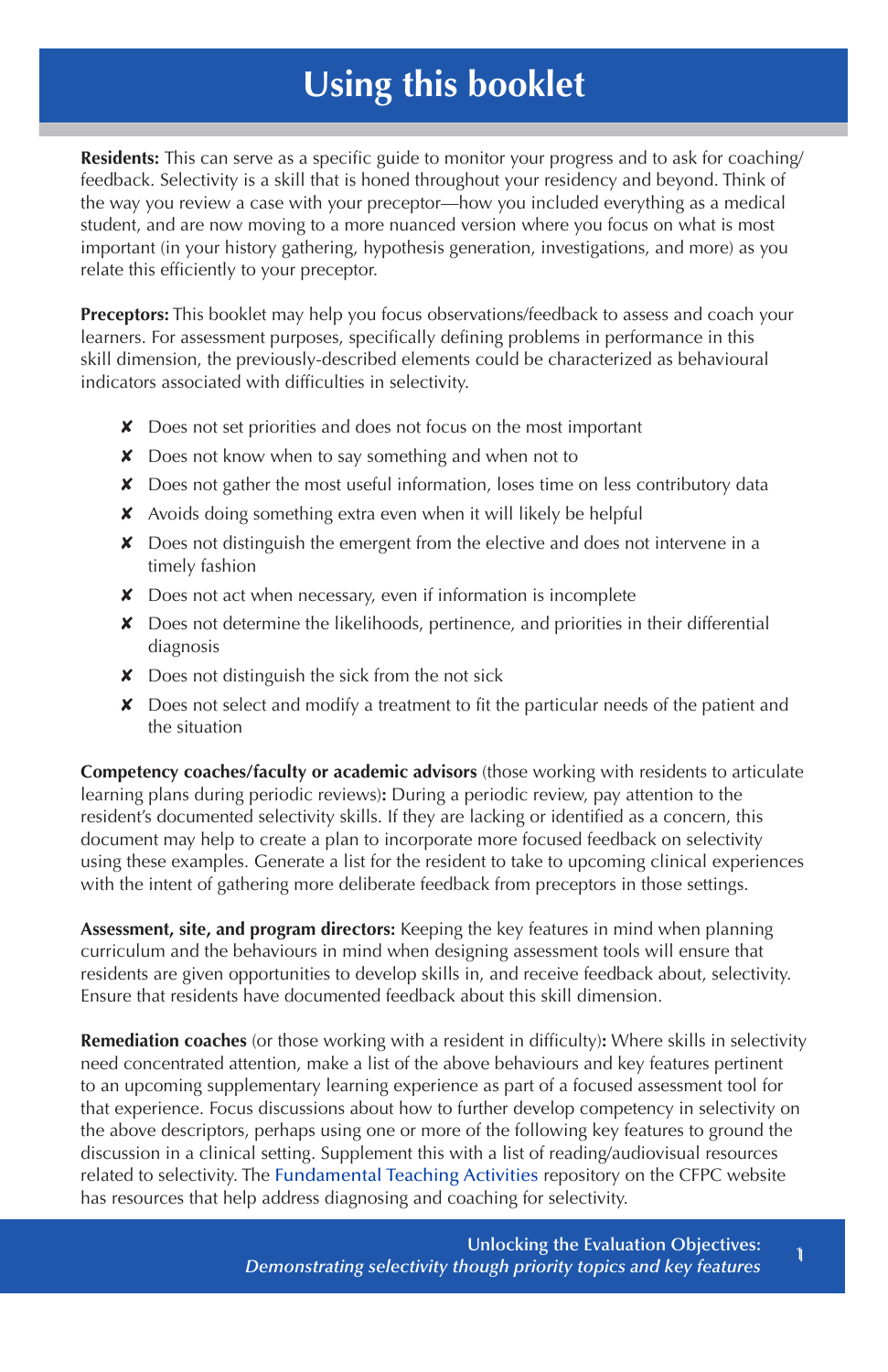#### **Abdominal Pain**

Given a patient with a life-threatening cause of acute abdominal pain (e.g., a ruptured abdominal aortic aneurysm or a ruptured ectopic pregnancy):

- a) Recognize the life-threatening situation.
- b) Stabilize the patient.
- c) Promptly refer the patient for definitive treatment.

#### **Allergy**

In a patient presenting with an anaphylactic reaction:

- a) Recognize the symptoms and signs.
- b) Treat immediately and aggressively.

#### **Antibiotics**

Use a selective approach in ordering cultures before initiating antibiotic therapy (usually not in uncomplicated cellulitis, pneumonia, urinary tract infections, and abscesses; usually for assessing community resistance patterns, in patients with systemic symptoms, and in immunocompromised patients).

In urgent situations (e.g., cases of meningitis, septic shock, febrile neutropenia), do not delay administration of antibiotic therapy (i.e., do not wait for confirmation of the diagnosis).

#### **Anxiety**

embolism, myocardial infarction) from the differential diagnosis (especially in patients with Do not attribute acute symptoms of panic (e.g., shortness of breath, palpitations, hyperventilation) to anxiety without first excluding serious medical pathology (e.g., pulmonary established anxiety disorder).

When working up a patient with symptoms of anxiety, and before making the diagnosis of an anxiety disorder, exclude serious medical pathology.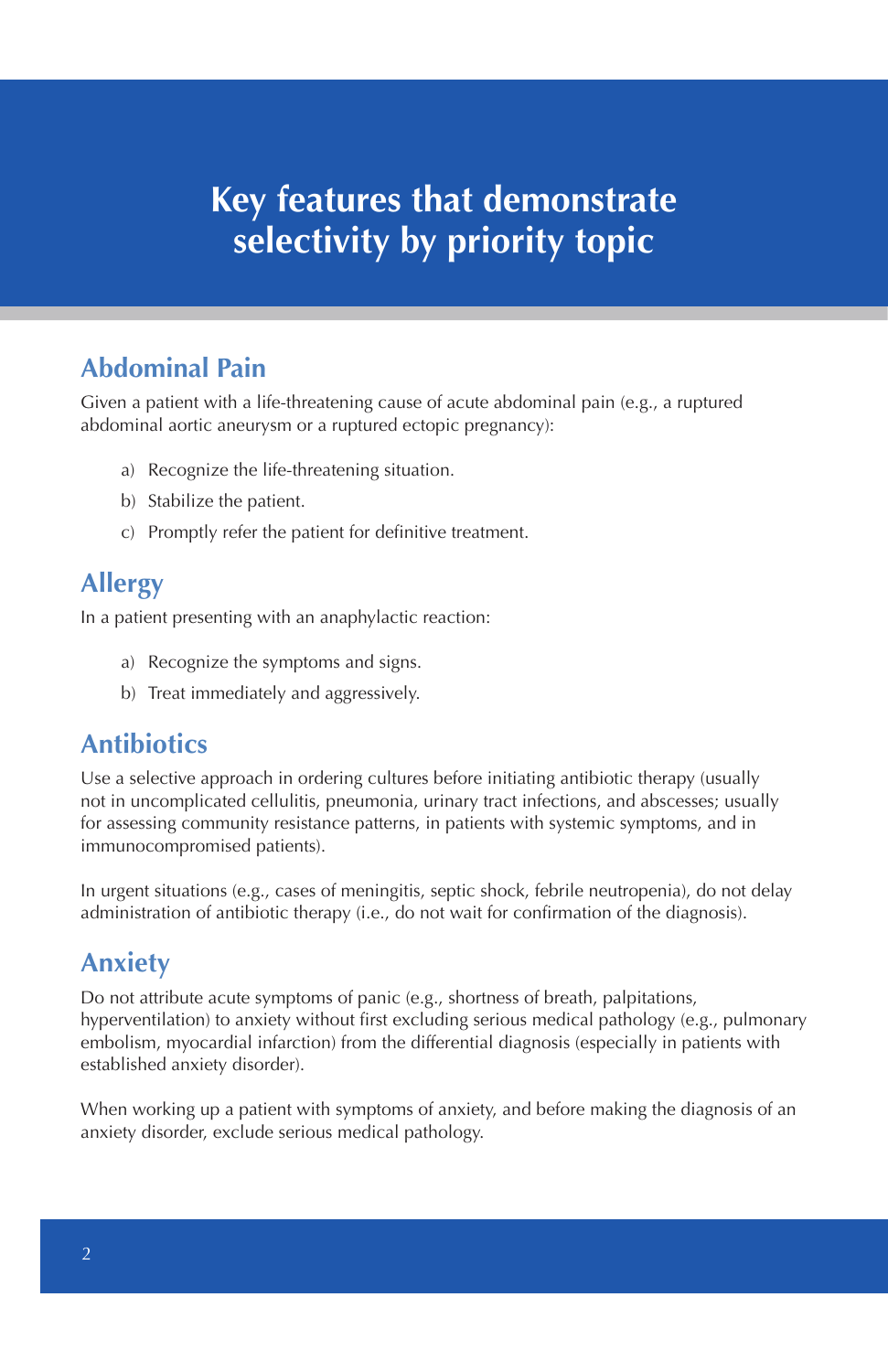#### **Asthma**

In a known asthmatic with an acute exacerbation, rule out comorbid disease (e.g., complications, congestive heart failure, chronic obstructive pulmonary disease).

In a known asthmatic with an acute exacerbation, determine the need for hospitalization or discharge (basing the decision on the risk of recurrence or complications, and on the patient's expectations and resources).

#### **Breast Lump**

Given a woman presenting with a breast lump (i.e., clinical features), use the history, features of the lump, and the patient's age to determine (interpret) if aggressive workup or watchful waiting is indicated.

#### **Chest Pain**

Given a clinical scenario suggestive of life-threatening conditions (e.g., pulmonary embolism, tamponade, dissection, pneumothorax), begin timely treatment (before the diagnosis is confirmed, while doing an appropriate workup).

Given a suspected diagnosis of pulmonary embolism, begin appropriate treatment immediately.

#### **Croup**

In patients with croup, Identify the need for respiratory assistance (e.g., assess ABCs, fatigue, somnolence, paradoxical breathing, in drawing)

#### **Deep Venous Thrombosis**

Identify patients likely to benefit from DVT prophylaxis.

### **Difficult Patient**

With difficult patients remain vigilant for new symptoms and physical findings to be sure they receive adequate attention (e.g., psychiatric patients, patients with chronic pain).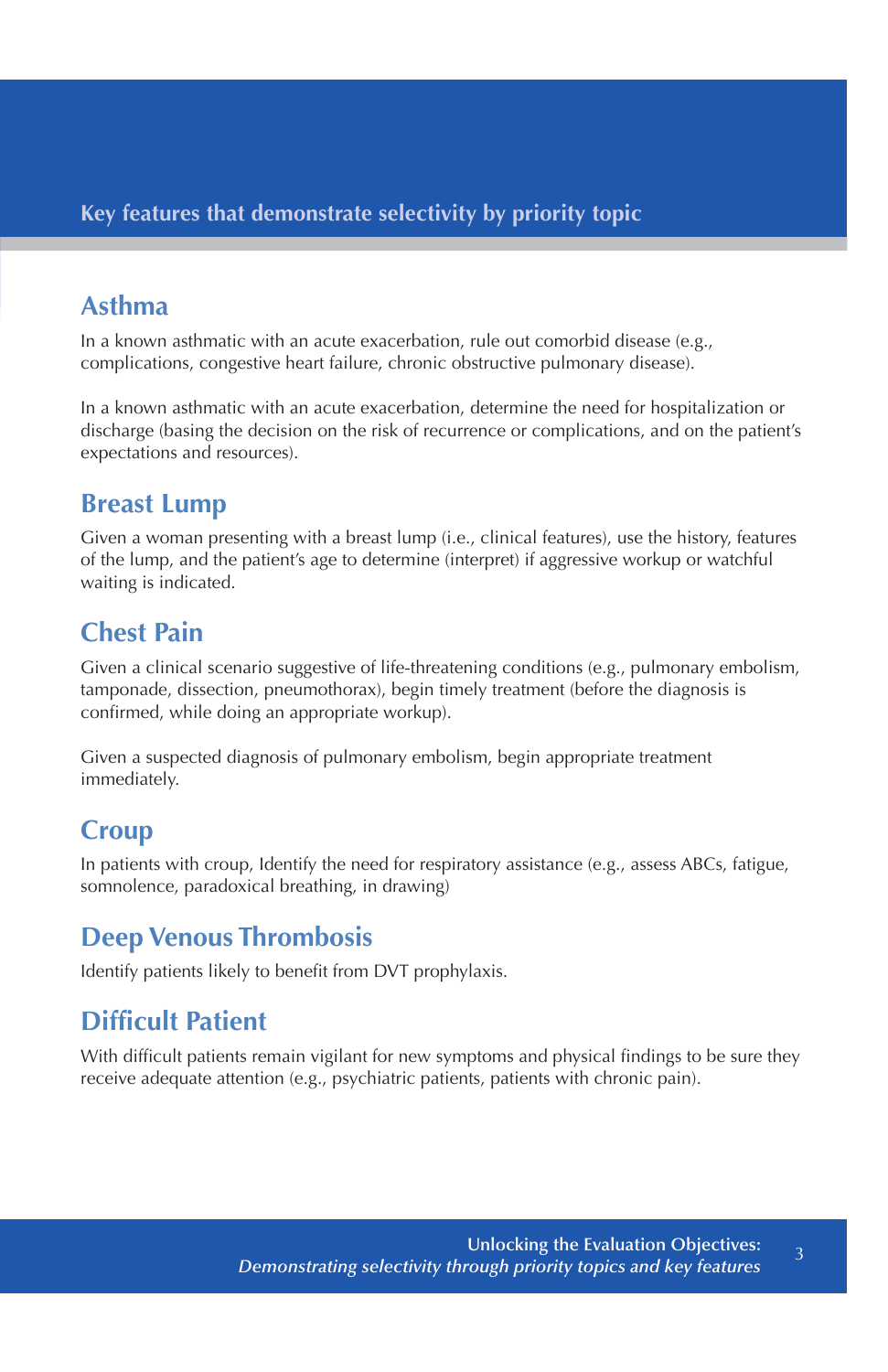# **Dizziness**

Investigate further those patients complaining of dizziness who have:

- $\checkmark$  signs or symptoms of central vertigo.
- $\checkmark$  a history of trauma.
- $\checkmark$  signs, symptoms, or other reasons (e.g., anticoagulation) to suspect a possible serious underlying cause.

#### **Domestic Violence**

In a patient in a suspected or confirmed situation of domestic violence, assess the level of risk and the safety of children (i.e., the need for youth protection).

#### **Earache**

In the treatment of otitis media, explore the possibility of not giving antibiotics, thereby limiting their use (e.g., through proper patient selection and patient education because most otitis Media is of viral origin), and by ensuring good follow-up (e.g., reassessment in 48 hours).

Make rational drug choices when selecting antibiotic therapy for the treatment of otitis media. (Use first-line agents unless given a specific indication not to.)

# **Elderly**

In older patients with diseases prone to atypical presentation, do not exclude these diseases without a thorough assessment (e.g., pneumonia, appendicitis, depression).

# **Fatigue**

Avoid early, routine investigations in patients with fatigue unless specific indications for such investigations are present.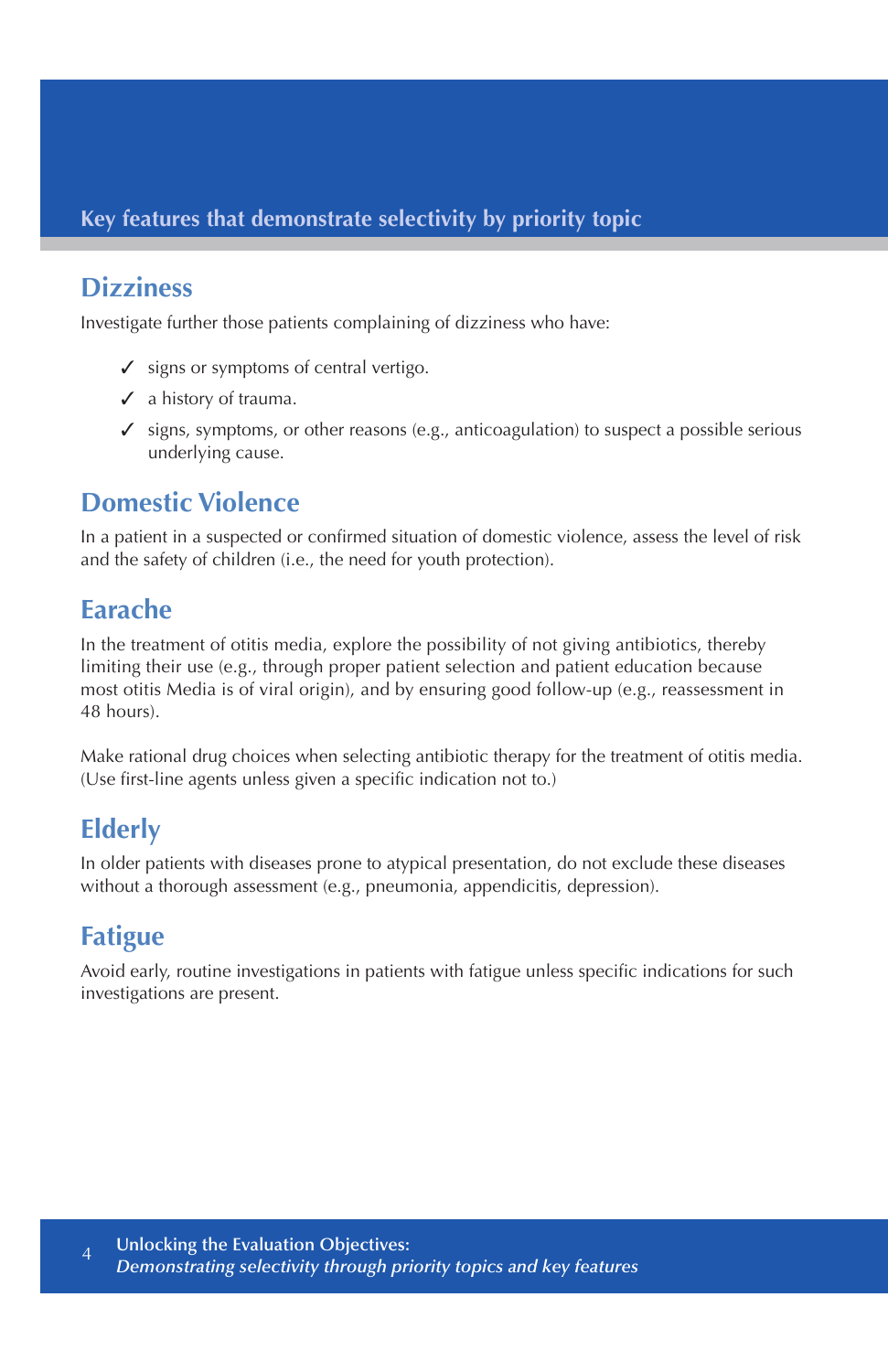#### **Fever**

In febrile patients, consider life-threatening infectious causes (e.g., endocarditis, meningitis).

Aggressively and immediately treat patients who have fever resulting from serious causes before confirming the diagnosis, whether these are infectious (e.g., febrile neutropenia, septic shock, meningitis) or non-infectious (e.g., heat stroke, drug reaction, malignant neuroleptic syndrome).

#### **Fractures**

Identify and manage limb injuries that require urgent immobilization and/or reduction in a timely manner.

#### **Headache**

Given a patient with a new-onset headache, differentiate benign from serious pathology through history and physical examination.

Given a patient with worrisome headache suggestive of serious pathology (e.g., meningitis, tumour, temporal arteritis, subarachnoid bleed):

- a) Do the appropriate workup (e.g., biopsy, computed tomography [CT], lumbar puncture [LP], erythrocyte sedimentation rate).
- b) Make the diagnosis.
- c) Begin timely appropriate treatment (i.e., treat before a diagnosis of temporal arteritis or meningitis is confirmed).

In a patient with a history of suspected subarachnoid bleed and a negative CT scan, do a lumbar puncture.

#### **Hypertension**

In appropriate patients with hypertension (e.g., young patients requiring multiple medications, patients with an abdominal bruit, patients with hypokalemia in the absence of diuretics), suspect secondary hypertension.

Given a patient with the signs and symptoms of hypertensive urgency or crisis, make the diagnosis and treat promptly.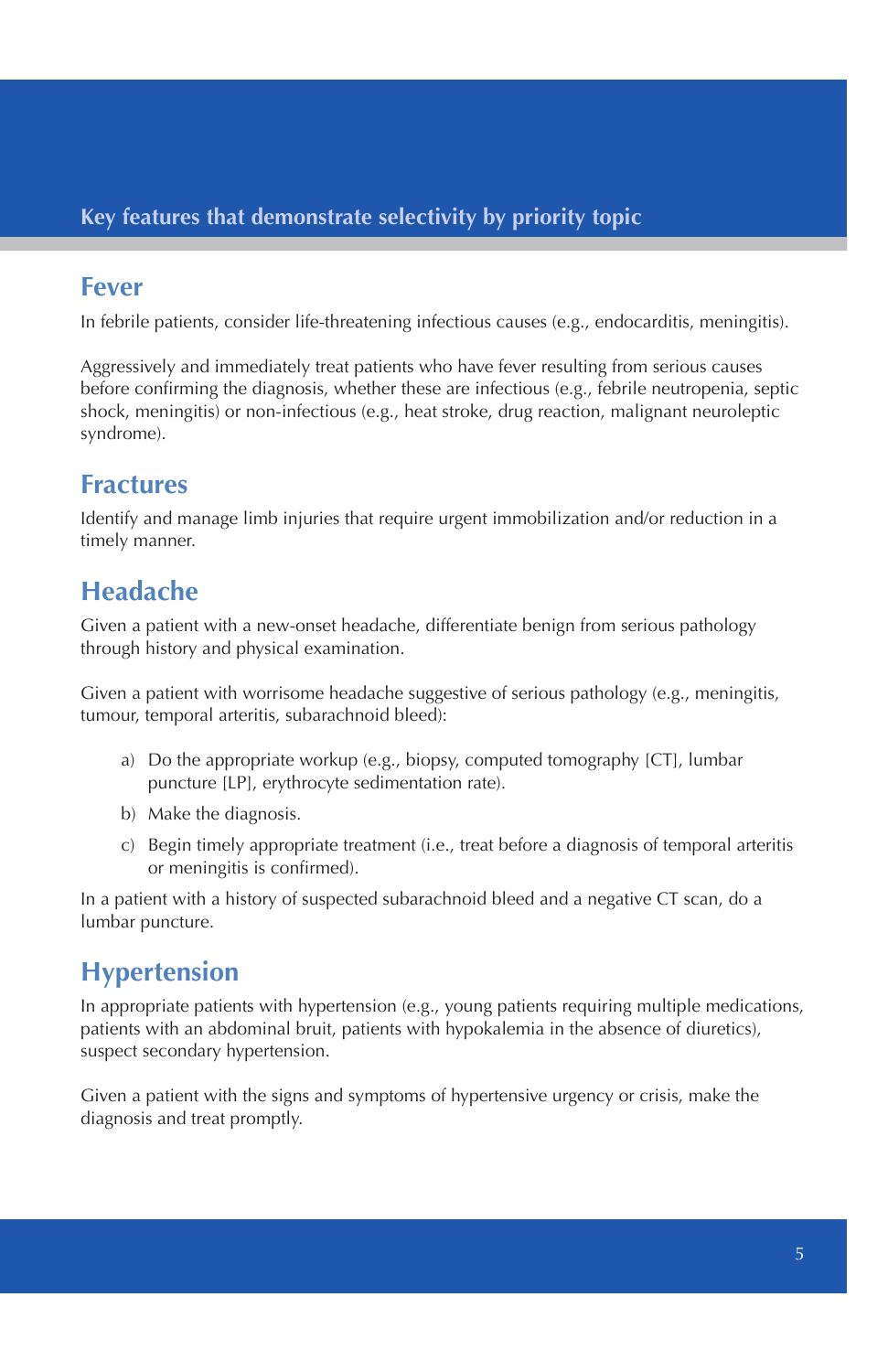#### **Ischemic Heart Disease**

In a patient presenting with symptoms suggestive of ischemic heart disease but in whom the diagnosis may not be obvious, do not eliminate the diagnosis solely because of tests with limited specificity and sensitivity (e.g., electrocardiography, exercise stress testing, normal enzyme results).

In a person with diagnosed acute coronary syndrome (e.g., cardiogenic shock, arrhythmia, pulmonary edema, acute myocardial infarction, unstable angina), manage the condition in an appropriate and timely manner.

#### **Joint Disorder**

In a patient presenting with joint pain, distinguish benign from serious pathology (e.g., sarcoma, septic joint), by taking pertinent history.

In a patient presenting with a monoarthropathy, rule out infectious causes. (e.g., sexually transmitted diseases).

#### **Low-back Pain**

In a patient with undefined acute low-back pain (LBP), rule out serious causes (e.g., cauda equina syndrome, pyelonephritis, ruptured abdominal aortic aneurysm, cancer) through appropriate history and physical examination.

#### **Meningitis**

When meningitis is suspected, ensure a timely lumbar puncture.

For suspected bacterial meningitis, initiate urgent empiric IV antibiotic therapy (i.e., even before investigations are complete).

#### **Menopause**

serious pathology through the history and selective use of tests, before diagnosing menopause. In a patient with atypical symptoms of menopause (e.g., weight loss, blood in stools), rule out

#### **Multiple Medical Problems**

In all patients presenting with multiple medical concerns (e.g., complaints, problems, diagnoses), take an appropriate history to determine the primary reason for the consultation.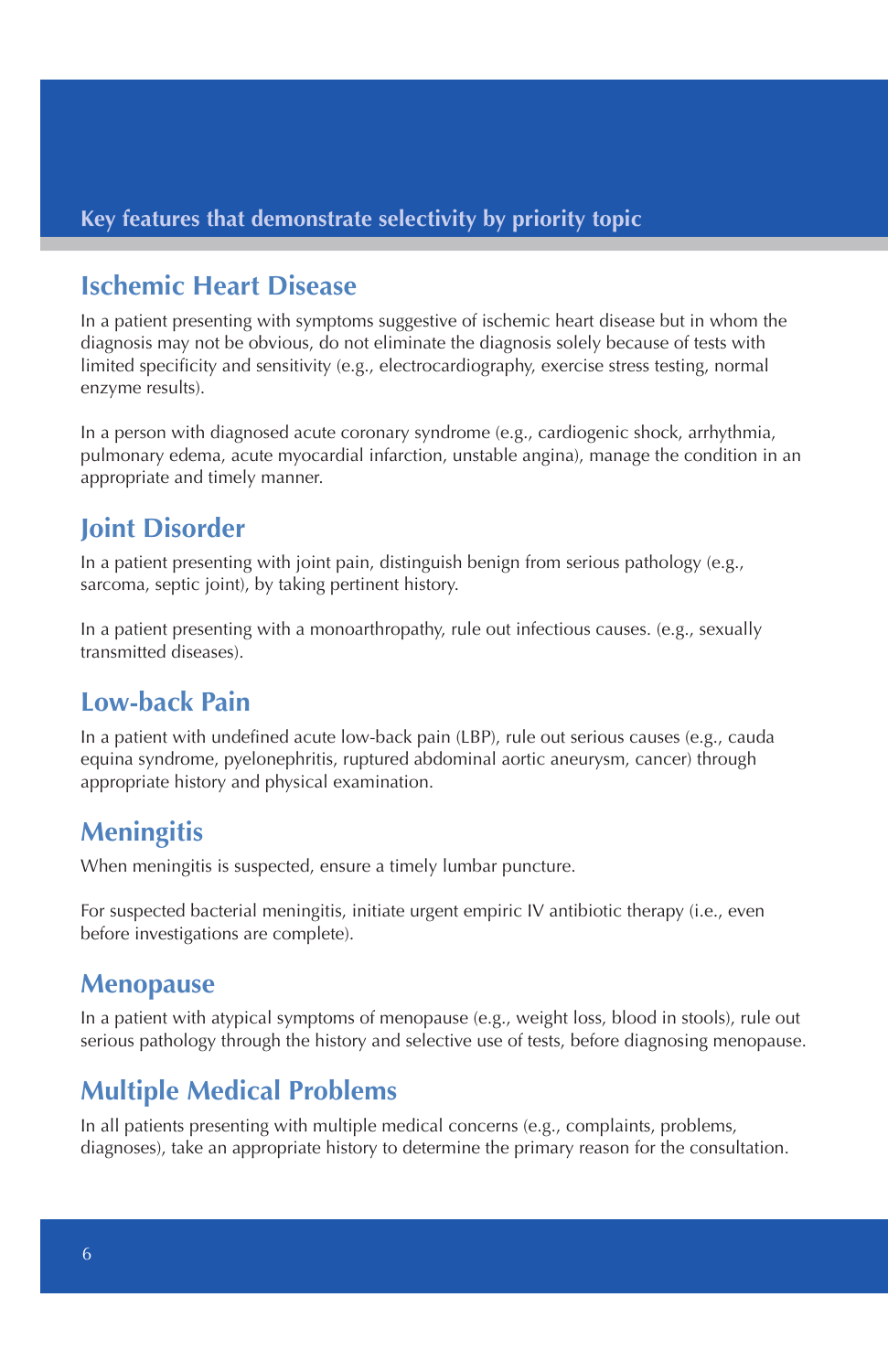### **Osteoporosis**

Use bone mineral density testing judiciously (e.g., don't test everybody, follow a guideline).

#### **Periodic Health Assessment/Screening**

In any given patient, selectively adapt the periodic health examination to that patient's specific circumstances (i.e., adhere to inclusion and exclusion criteria of each maneuver/intervention, such as the criteria for mammography and prostate-specific antigen [PSA] testing).

#### **Pneumonia**

Identify patients, through history-taking, physical examination, and testing, who are at high risk for a complicated course of pneumonia and would benefit from hospitalization, even though clinically they may appear stable.

#### **Pregnancy**

In at-risk pregnant patients (e.g., women with human immunodeficiency virus infection, intravenous drug users, and diabetic or epileptic women), modify antenatal care appropriately.

In pregnant or postpartum patients, identify postpartum depression by screening for risk factors, monitoring patients at risk, and distinguishing postpartum depression from the "blues."

#### **Prostate**

Appropriately identify patients requiring prostate cancer screening.

In a patient suitable for prostate cancer screening, use and interpret tests (e.g., prostatespecific antigen testing, digital rectal examination [DRE], ultrasonography) in an individualized/sequential manner to identify potential cases.

#### **Sex**

Screen high-risk patients (e.g., post-myocardial infarction patients, diabetic patients, patients with chronic disease) for sexual dysfunction, and screen other patients when appropriate (e.g., during the periodic health examination).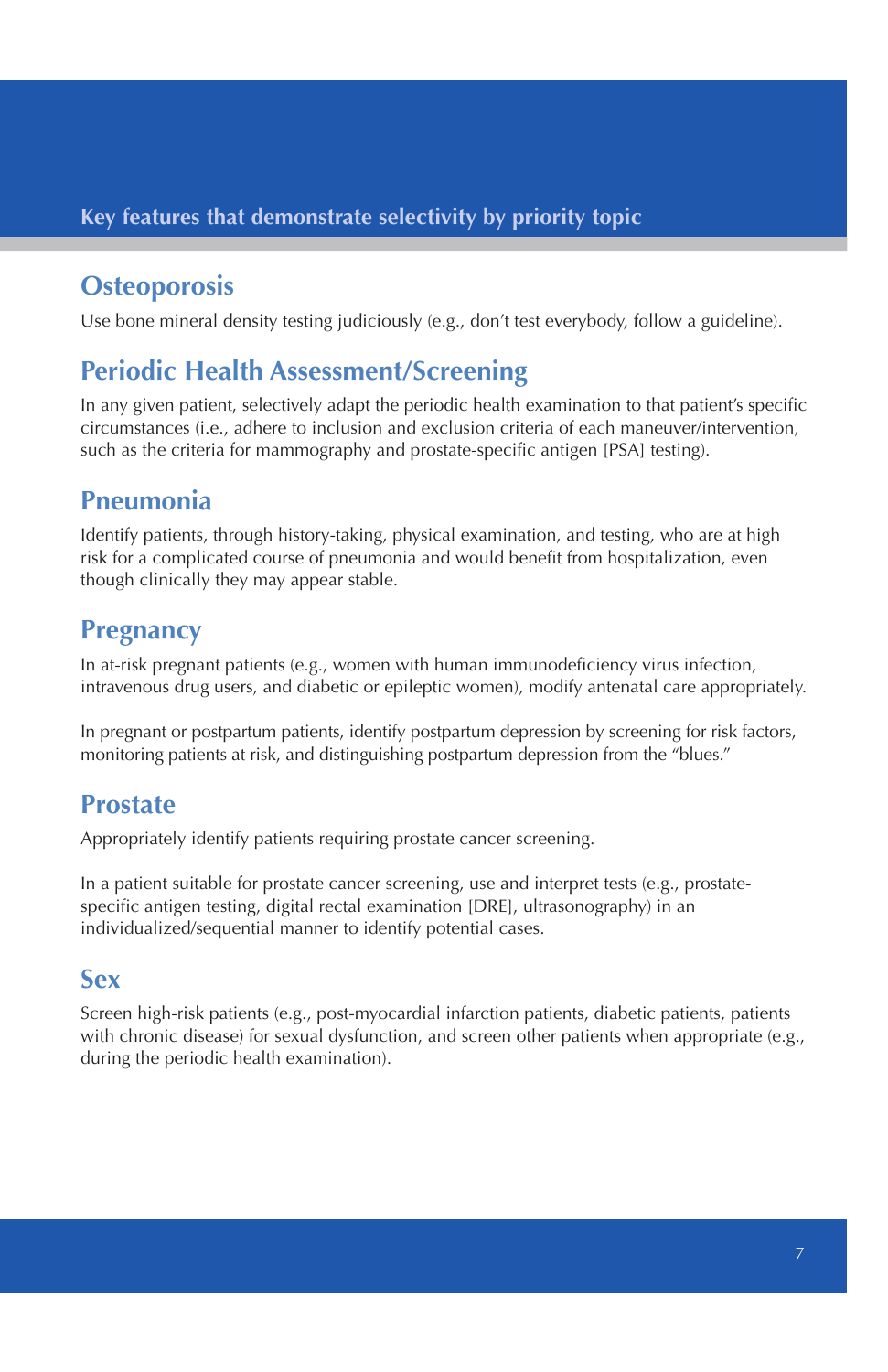#### **Sexually Transmitted Infections**

In a patient with symptoms that are atypical or non-specific for STIs (e.g., dysuria, recurrent vaginal infections), consider STIs in the differential diagnosis.

Given a clinical scenario that is strongly suspicious for an STIs and a negative test result, do not exclude the diagnosis of an STI (i.e., because of sensitivity and specificity problems or other test limitations).

#### **Skin Disorder**

In a patient presenting with a skin lesion, distinguish benign from serious pathology (e.g., melanoma, pemphigus, cutaneous T-cell lymphoma) by physical examination and appropriate investigations (e.g., biopsy or excision).

Diagnose and promptly treat suspected life-threatening dermatologic emergencies (e.g., Stevens-Johnson syndrome, invasive cellulitis, chemical or non-chemical burns).

#### **Stroke**

Assess patients presenting with neurologic deficits in a timely fashion, to determine their eligibility for thrombolysis.

#### **Substance Abuse**

Consider and look for substance use or abuse as a possible factor in problems not responding to appropriate intervention (e.g., alcohol abuse in patients with hypertriglyceridemia, inhalational drug abuse in asthmatic patients).

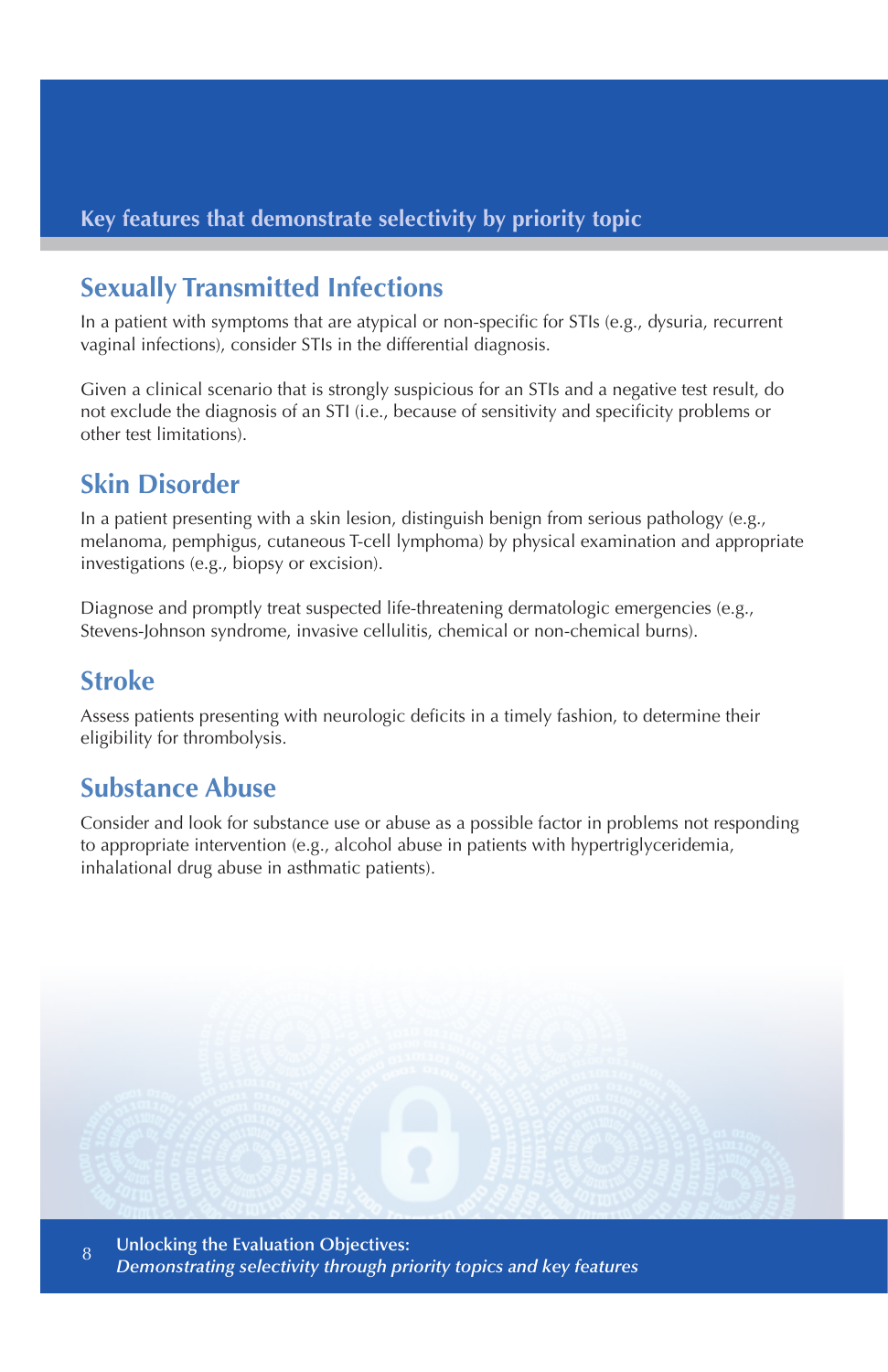#### **Trauma**

Suspect, identify, and immediately begin treating life-threatening complications (e.g., tension pneumothorax, tamponade).

When faced with several trauma patients, triage according to resources and treatment priorities.

Determine when patient transfer is necessary (e.g., central nervous system bleeds, when no specialty support is available).

# **Upper Respiratory Tract Infection**

Given an appropriate history and/or physical examination, differentiate life-threatening conditions (epiglottitis, retropharyngeal abscess) from benign conditions.

In high-risk groups, take preventive measures (e.g., use flu and pneumococcal vaccines).

#### **Urinary Tract Infection**

In a patient with a diagnosed urinary tract infection, modify the choice and duration of treatment according to risk factors (e.g., pregnancy, immunocompromise, male extremes of age); and treat before confirmation of culture results in some cases (e.g., pregnancy, sepsis, pyelonephritis).

# **Vaginal Bleeding**

In pregnant patients with vaginal bleeding diagnose (and treat) hemodynamic instability.

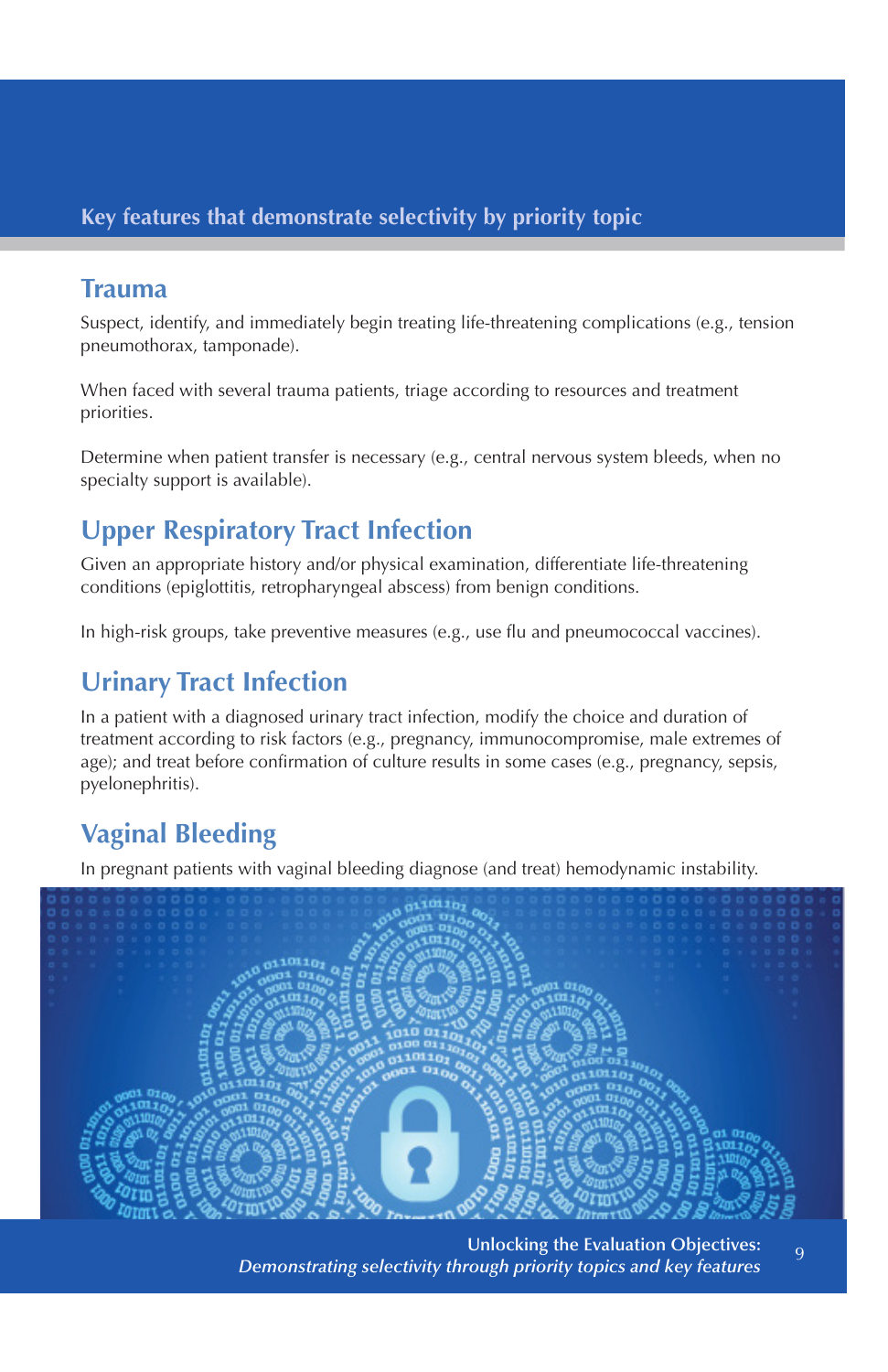# **Key features that demonstrate selectivity by behavioural indicator**

# **Sets priorities and focuses on the most important**

#### **Loss of Consciousness**

Assess and treat unconscious patients urgently for reversible conditions (e.g., shock, hypoxia, hypoglycemia, hyperglycemia, and narcotic overdose).

# **Learning (Patients/Self-learning)**

Effectively address your learning needs.

#### **Diabetes**

Given a patient with diabetic ketoacidosis, manage the problem appropriately and advise about preventing future episodes.

#### **Fractures**

Use clinical decision rules (e.g., Ottawa ankle rules, C-spine rules, and knee rules) to guide the use of X-ray examinations.

# **Knows when to say something and when not to**

### **Obesity**

repeated thyroid-stimulating hormone testing. In patients diagnosed with obesity who have confirmed normal thyroid function, avoid

### **Osteoporosis**

Use bone mineral density testing judiciously (e.g., don't test everybody, follow a guideline).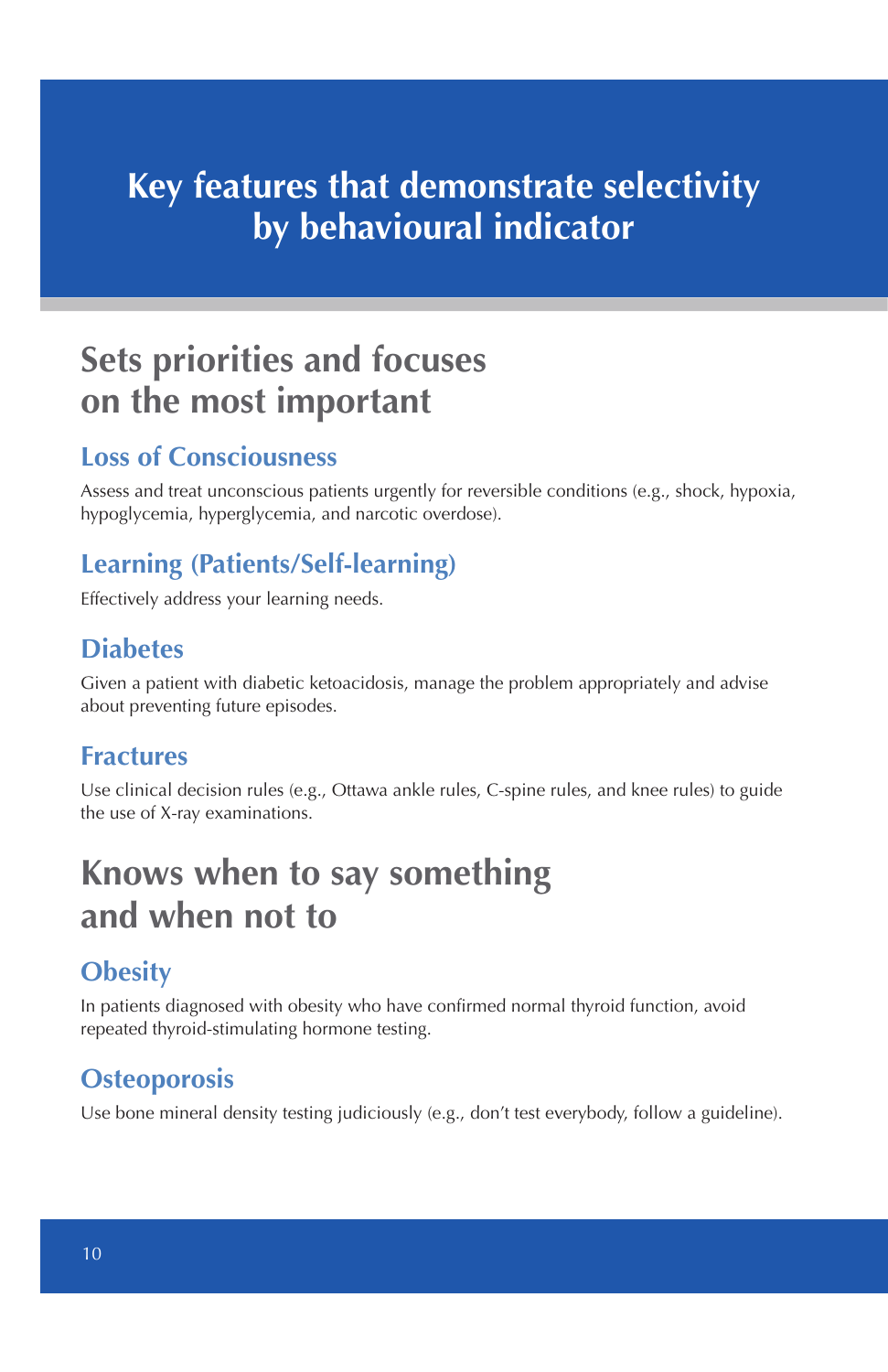# **Gathers the most useful information without losing time on less contributory data**

#### **Stroke**

Assess patients presenting with neurologic deficits in a timely fashion, to determine their eligibility for thrombolysis.

# **Hypertension**

Given a patient with the signs and symptoms of hypertensive urgency or crisis, make the diagnosis and treat promptly.

### **Croup**

In a child presenting with a clear history and physical examination compatible with mild to moderate croup, make the clinical diagnosis without further testing (e.g., do not routinely X-ray).

### **Dysuria**

In a patient presenting with dysuria, use history and dipstick urinalysis to determine if the patient has an uncomplicated urinary tract infection.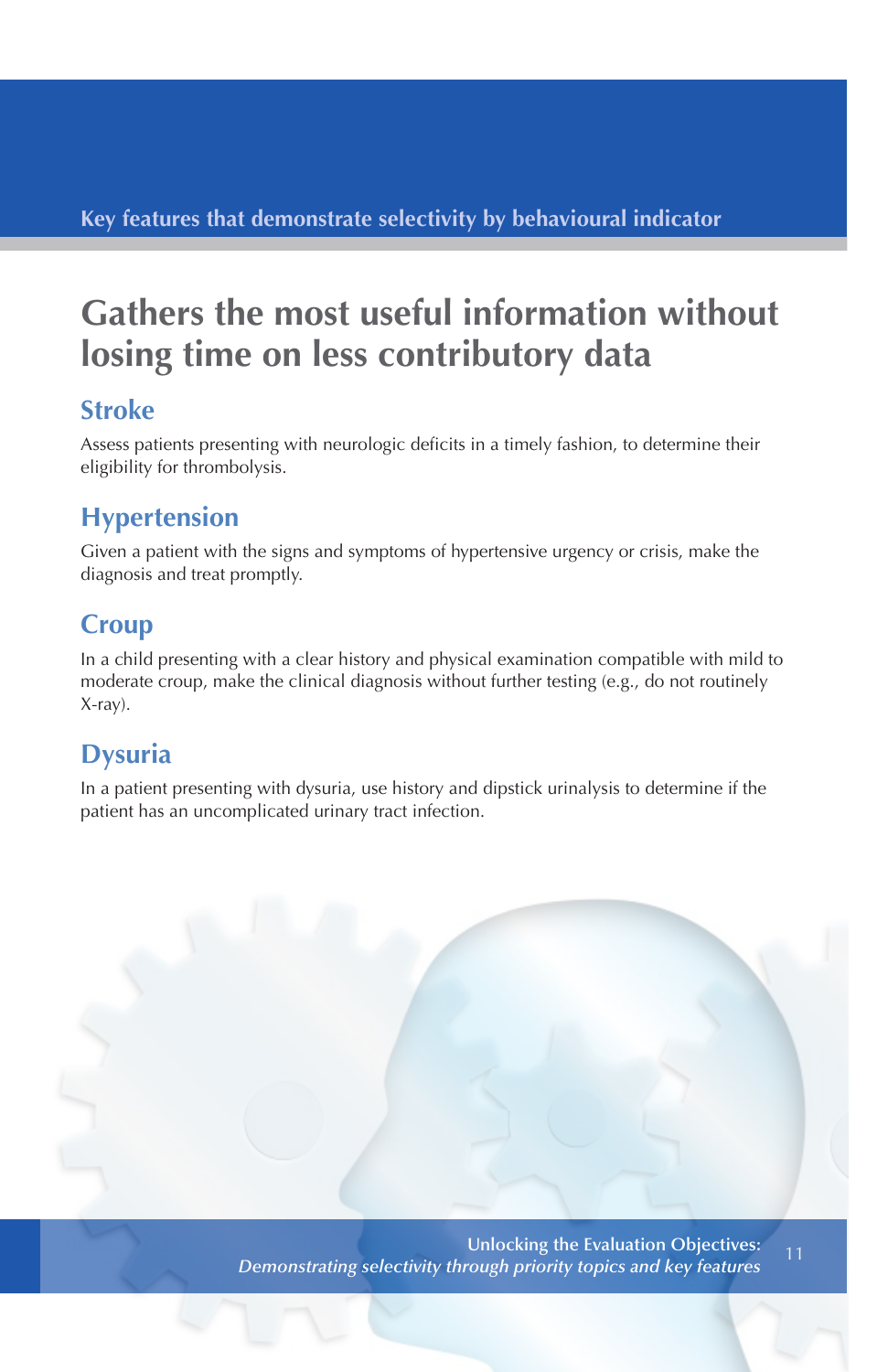# **Does something extra when it will likely be helpful**

#### **Pneumonia**

Identify patients (e.g., the elderly, nursing home residents, debilitated patients) who would benefit from immunization or other treatments (e.g., flu vaccine, Pneumovax, ribavarine) to reduce the incidence of pneumonia.

### **Mental Competency**

In a patient with a diagnosis that may predict cognitive impairment, (e.g., dementia, recent stroke, severe mental illness) identify those who require more careful assessment of decisionmaking capability.

# **Skin Disorder**

In high-risk patients (diabetics, bed or chair bound, peripheral vascular disease), examine the skin even when no specific skin complaint is present.

### **Infections**

In patients with a suspected infection, culture when appropriate (e.g., throat swabs/sore throat guidelines).

# **Travel Medicine**

Use patient visits for travel advice as an opportunity to update routine vaccinations.

*DEMONSTRATING SELECTIVITY THOUGH PRIORITY TOPICS AND KEY FEATURES*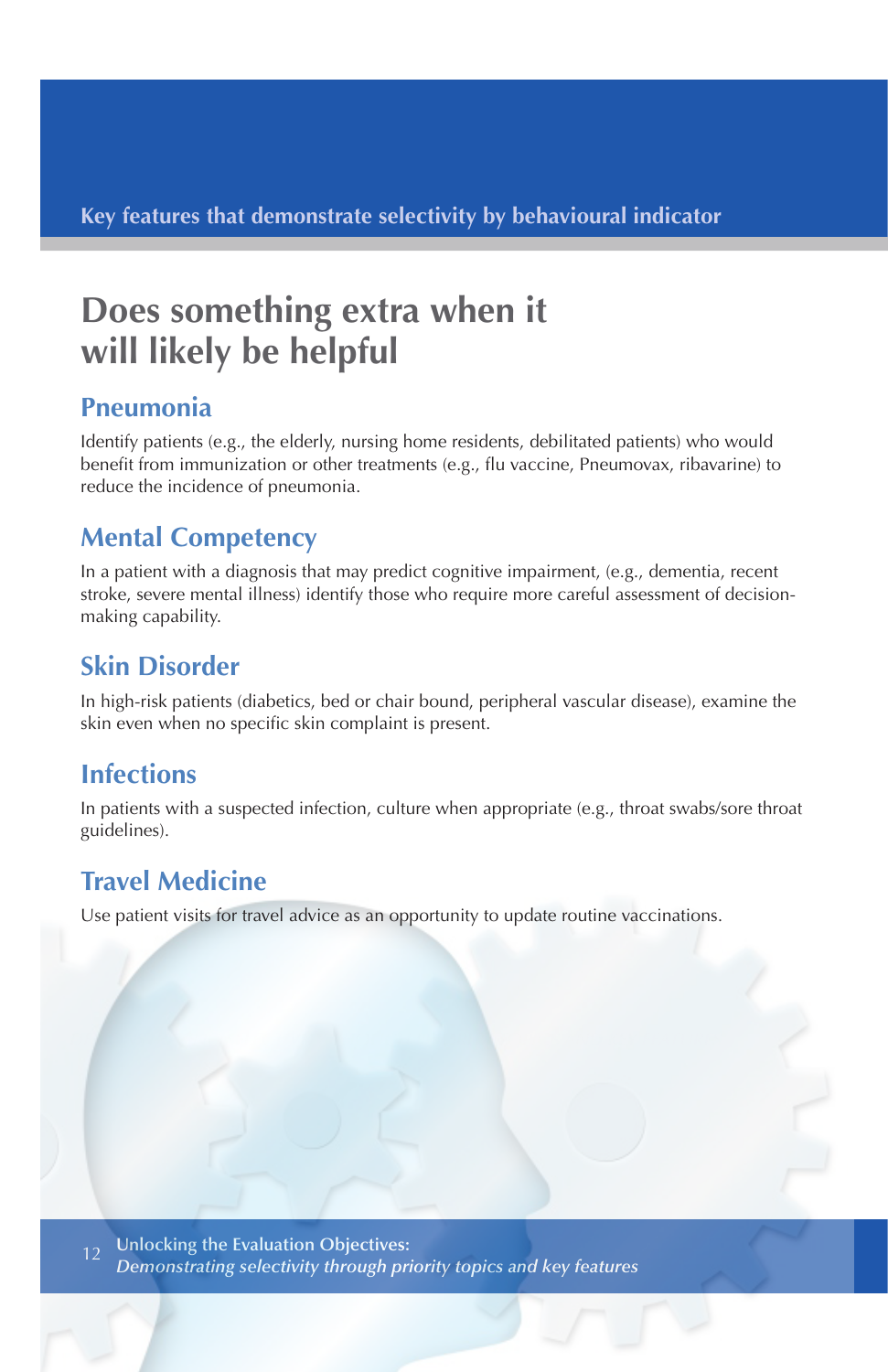# **Distinguishes the emergent from the elective and intervenes in a timely fashion**

# **Vaginal Bleeding**

In a non-pregnant patient with vaginal bleeding, diagnose (and treat) hemodynamic instability.

#### **Depression**

In a patient with a diagnosis of depression, assess the patient for the risk of suicide.

#### **Gastrointestinal Bleed**

In a patient with obvious GI bleeding, identify patients who may require timely treatment even though they are not yet in shock.

#### **Ischemic Heart Disease**

In a patient presenting with symptoms suggestive of ischemic heart disease but in whom the diagnosis may not be obvious, do not eliminate the diagnosis solely because of tests with limited specificity and sensitivity (e.g., electrocardiography, exercise stress testing, normal enzyme results).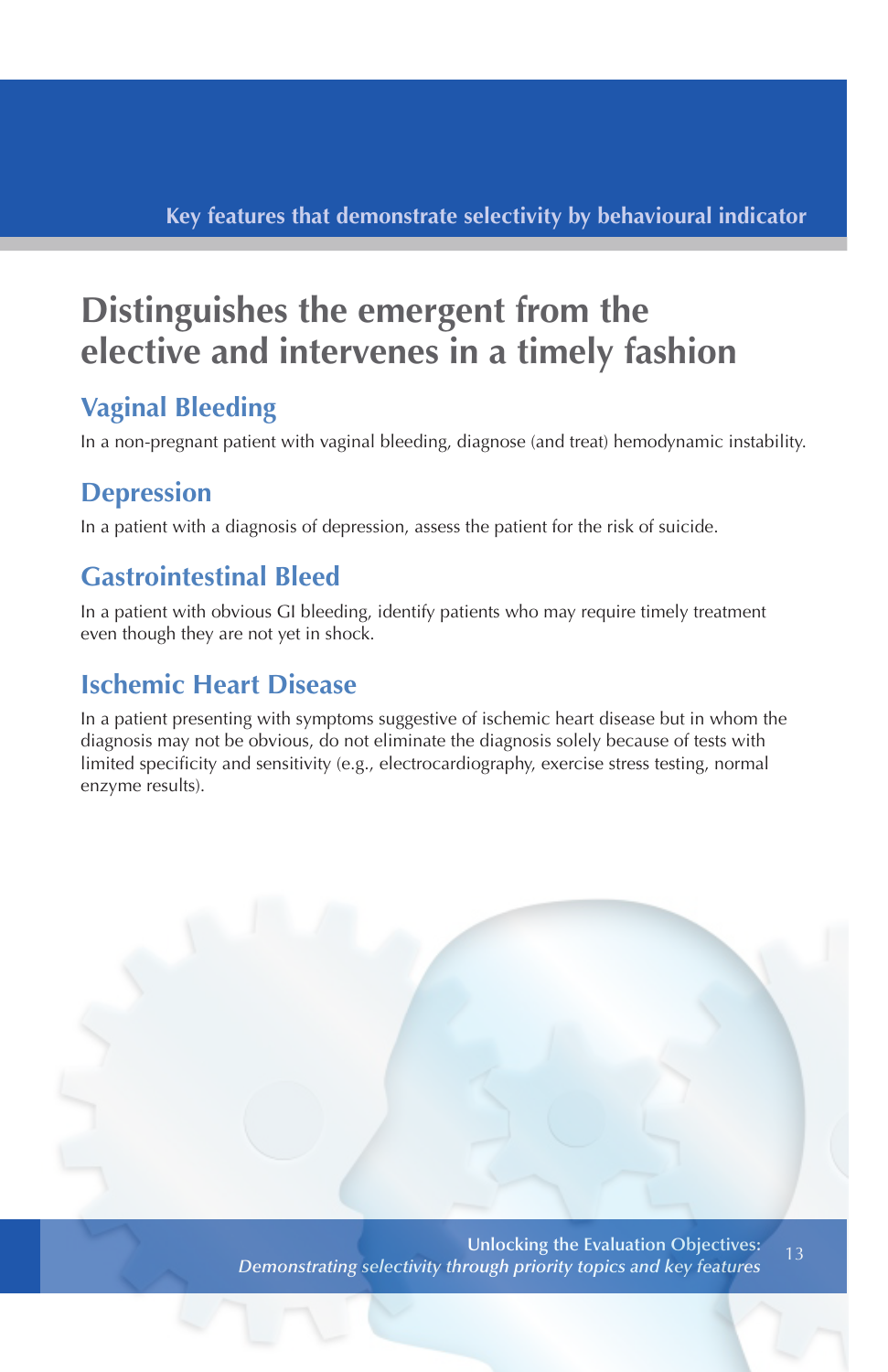# **Acts when necessary, even though information may be incomplete**

# **Advanced Cardiac Life Support**

Ensure adequate ventilation (i.e., with a bag valve mask), and secure the airway in a timely manner.

Suspect and promptly treat reversible causes of arrhythmias (e.g., hyperkalemia, digoxin toxicity, cocaine intoxication) before confirmation of the diagnosis.

#### **Loss of Consciousness**

In an unconscious patient, assess ABCs and resuscitate as needed.

# **Infections**

Treat infections empirically when appropriate (e.g., in life threatening sepsis without culture report or confirmed diagnosis, candida vaginitis post-antibiotic use).

**Unlocking the Evaluation Objectives:**  <sub>14</sub> Unlocking the Evaluation Objectives:<br>*Demonstrating selectivity through priority topics and key features* 

*DEMONSTRATING SELECTIVITY THOUGH PRIORITY TOPICS AND KEY FEATURES*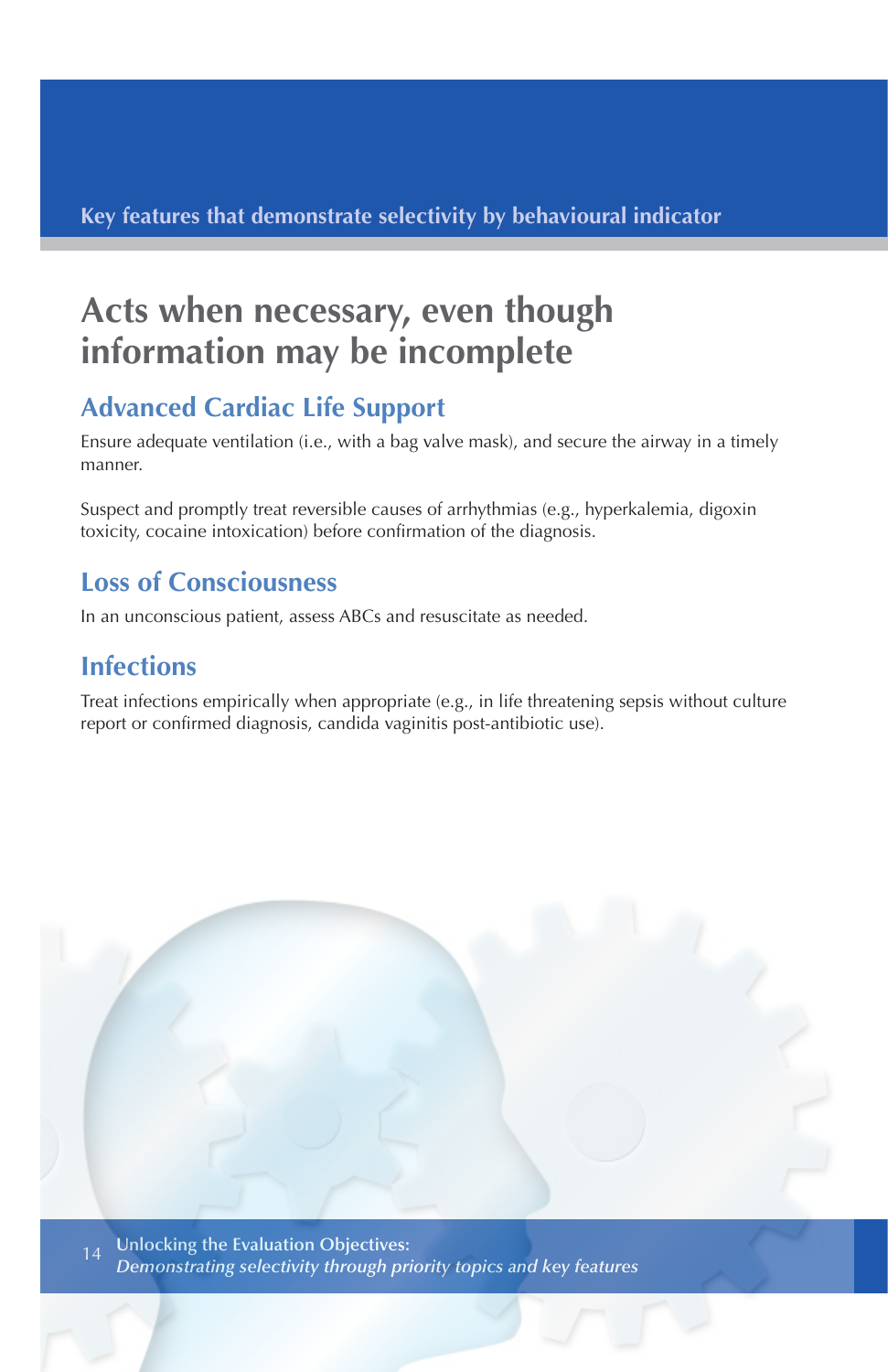# **Determines the likelihoods, pertinence, and priorities in their differential diagnoses**

#### **Seizures**

In a patient having a seizure: Rule out reversible metabolic causes in a timely fashion (e.g., hypoglycemia, hypoxia, heat stroke, electrolytes abnormalities).

### **Depression**

In a patient with depression, differentiate major depression from adjustment disorder, dysthymia, and a grief reaction.

#### **Pneumonia**

In a patient with signs and symptoms of pneumonia, do not rule out the diagnosis on the basis of a normal chest X-ray film (e.g., consider dehydration, neutropenia, human immunodeficiency virus [HIV] infection).

#### **Immigrants**

In immigrants presenting with a new or ongoing medical condition, consider in the differential diagnosis infectious diseases acquired before immigration (e.g., malaria, parasitic disease, tuberculosis).

#### **Immunization**

In patients presenting with a suspected infectious disease, do not assume that a history of vaccination has provided protection against disease (e.g., pertussis, rubella, diseases acquired while travelling).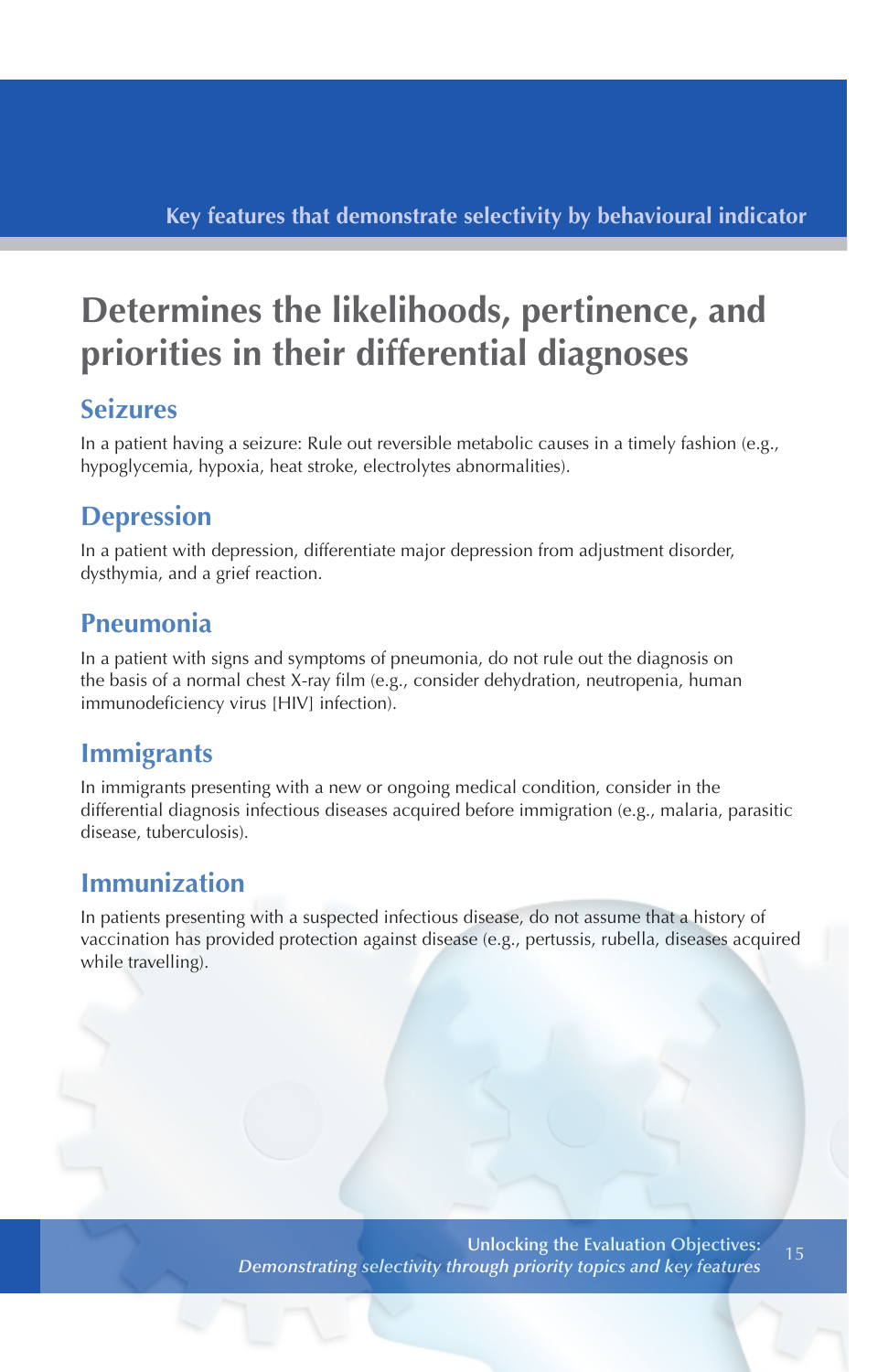# **Distinguishes the sick from the not sick**

#### **Newborn**

In a newborn, where a concern has been raised by a caregiver (parent, nurse), look for signs of sepsis, as the presentation can be subtle (i.e. not the same as in adults, non-specific, feeding difficulties, respiratory changes)

# **Atrial Fibrillation**

In a patient presenting with atrial fibrillation, look for hemodynamic instability.

# **Cough**

In patients presenting with an acute cough, include serious causes (e.g., pneumothorax, pulmonary embolism [PE]) in the differential diagnosis.

### **Anemia**

When a patient is discovered to have a slightly low hemoglobin level, look carefully for a cause (e.g., hemoglobinopathies, menorrhagia, occult bleeding, previously undiagnosed chronic disease), as one cannot assume that this is normal for them.

**Unlocking the Evaluation Objectives:**  *Demonstrating selectivity through priority topics and key features* 

*DEMONSTRATING SELECTIVITY THOUGH PRIORITY TOPICS AND KEY FEATURES*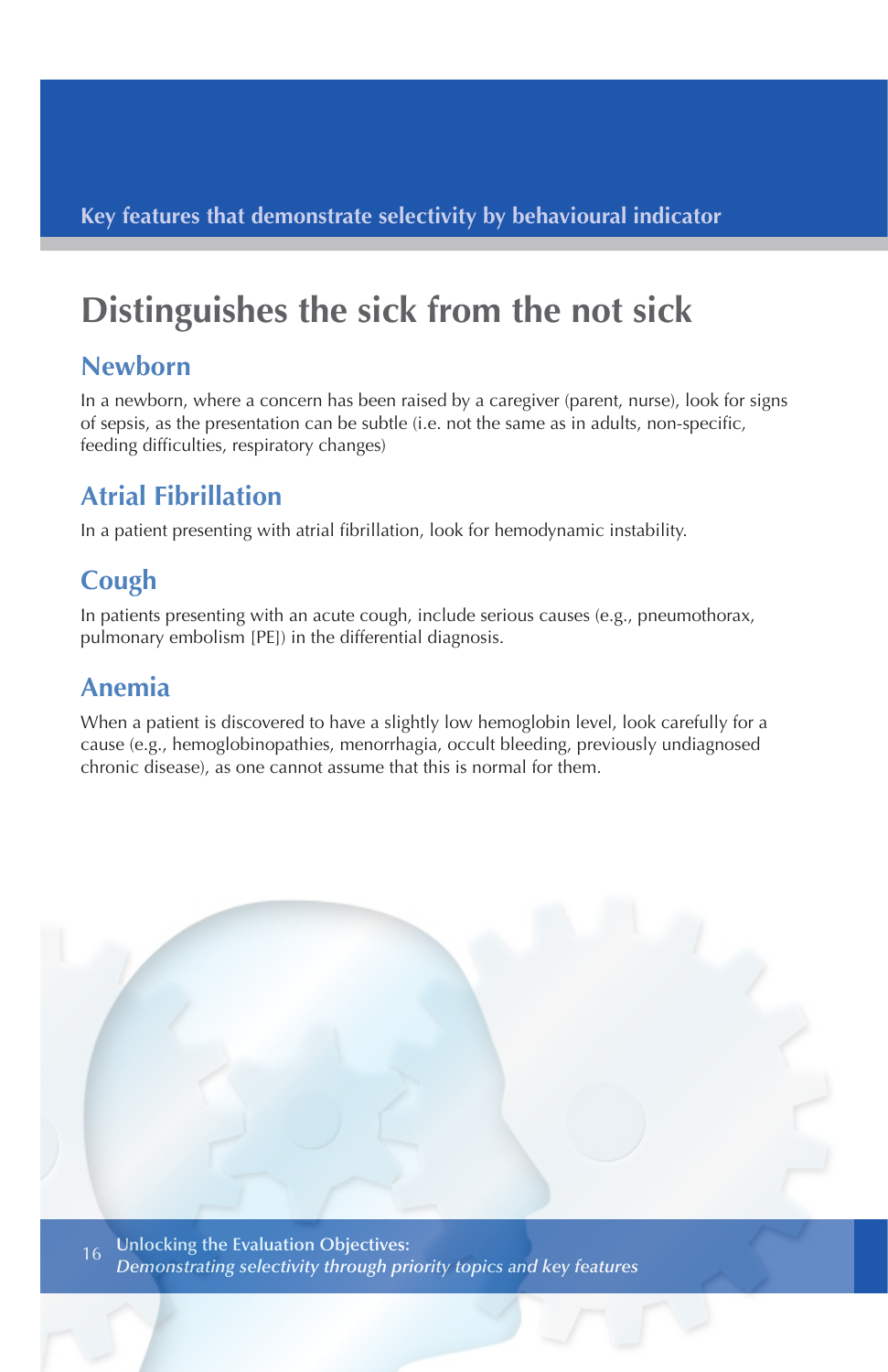# **Selects and modifies a treatment to fit the particular needs of a patient and a situation**

#### **Depression**

In a patient with a diagnosis of depression, decide on appropriate management (i.e., hospitalization or close follow-up, which will depend, for example, on severity of symptoms, psychotic features, and suicide risk).

# **Thyroid**

Limit testing for thyroid disease to appropriate patients, namely those with a significant pretest probability of abnormal results, such as:

- ✓ Those with classic signs or symptoms of thyroid disease.
- ✓ Those whose symptoms or signs are not classic, but who are at a higher risk for disease (e.g., the elderly, postpartum women, those with a history of atrial fibrillation, those with other endocrine disorders).

### **Well-baby Care**

Modify the routine immunization schedule in those patients who require it (e.g., those who are immunocompromised, those who have allergies).

### **Infections**

When considering treatment of an infection with an antibiotic, do so judiciously (e.g., delayed treatment in otitis media with comorbid illness in acute bronchitis).

#### **Lacerations**

When managing a laceration, identify those that are more complicated and may require special skills for repair (e.g., a second- versus third-degree perineal tear, lip or eyelid lacerations involving margins, arterial lacerations).